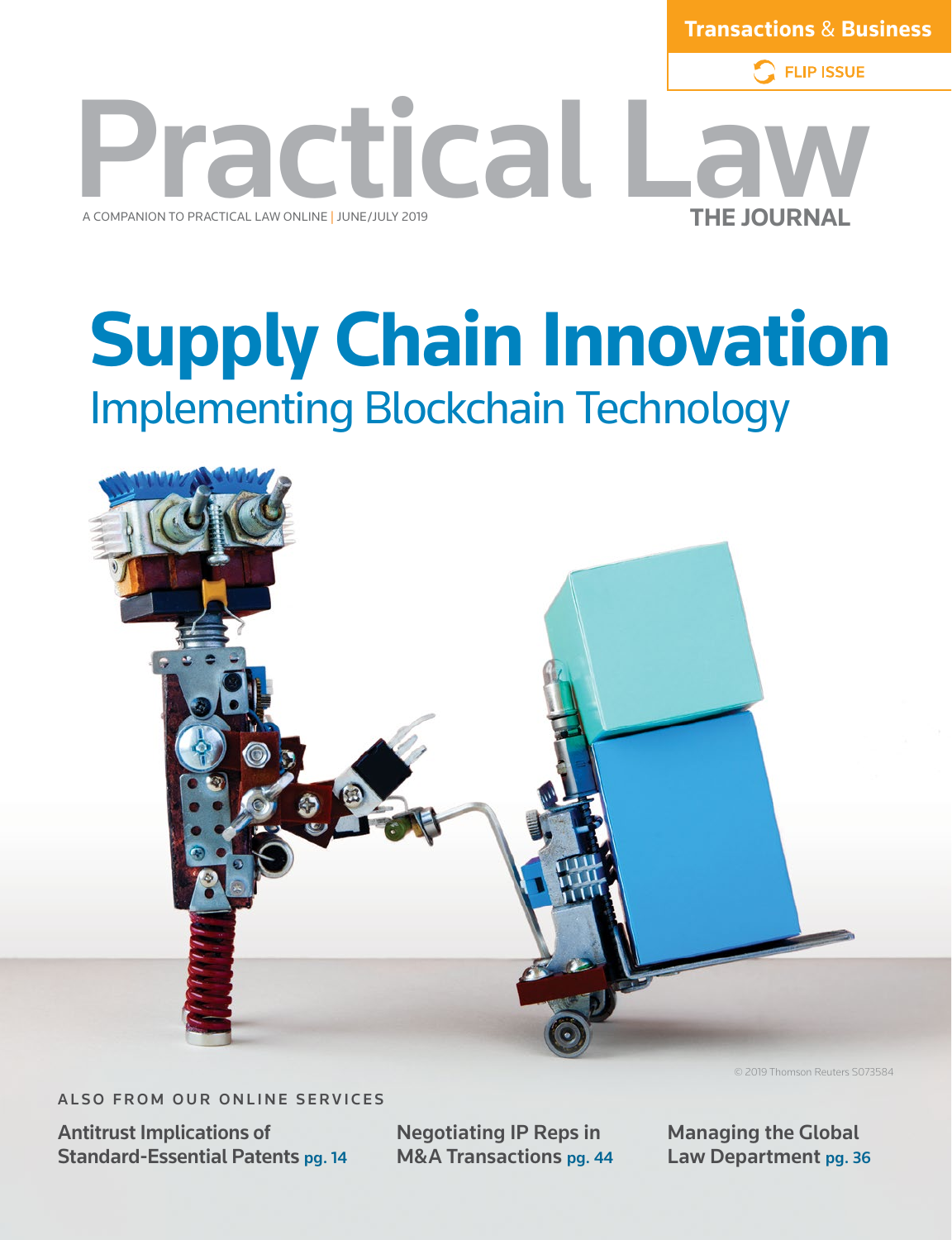

#### **JEFFREY D. NEUBURGER** PARTNER

PROSKAUER ROSE LLP

Jeff is co-head of the firm's Technology, Media & Telecommunications Group, head of the firm's Blockchain Group, and a member of the firm's Privacy & Cybersecurity Group. His practice focuses on technology, media, and intellectual property-related transactions, counseling, and dispute resolution.

**WAI L. CHOY** ASSOCIATE

PROSKAUER ROSE LLP

Wai is an associate in the firm's Technology, Media & Telecommunications Group, Blockchain Group, and Privacy & Cybersecurity Group. His practice focuses on technology, media, and intellectual property-related transactions and counseling in a wide range of fields, including blockchain and smart contract development and implementation.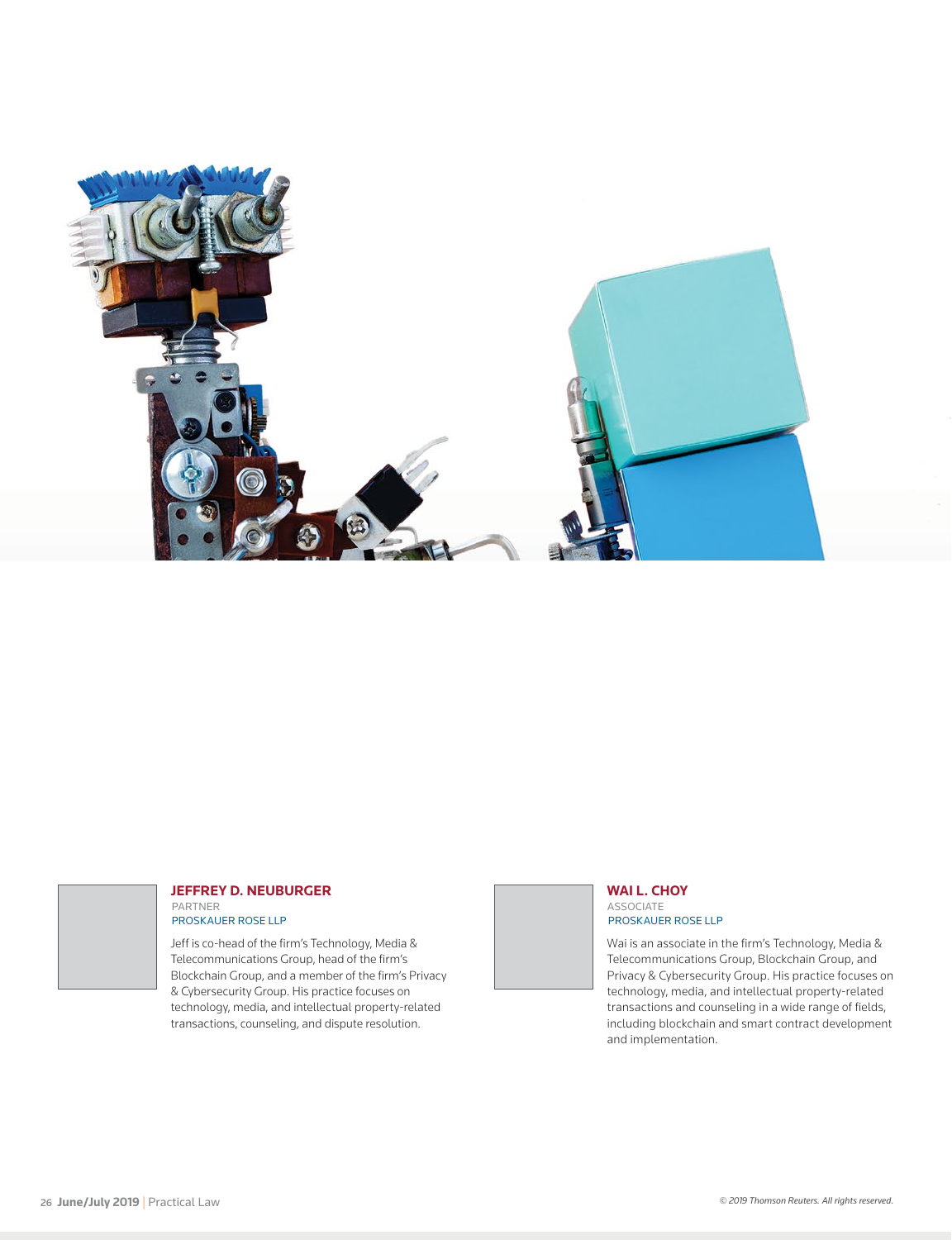# **Imply Chal Supply Chain Management Implementing mplementing**<br>Blockchain Technology

Blockchain offers substantial benefits in the supply chain context, including secure validation of transactions, automated documentation to support legal and customs compliance, improved quality control, enhanced transparency and efficiency, and reduced costs. However, applications for this technology are evolving and complex. Companies considering whether to implement blockchain for supply chain management must understand both its potential applications and advantages, and the legal and practical issues associated with its use.

*Besjunior/iStock photo*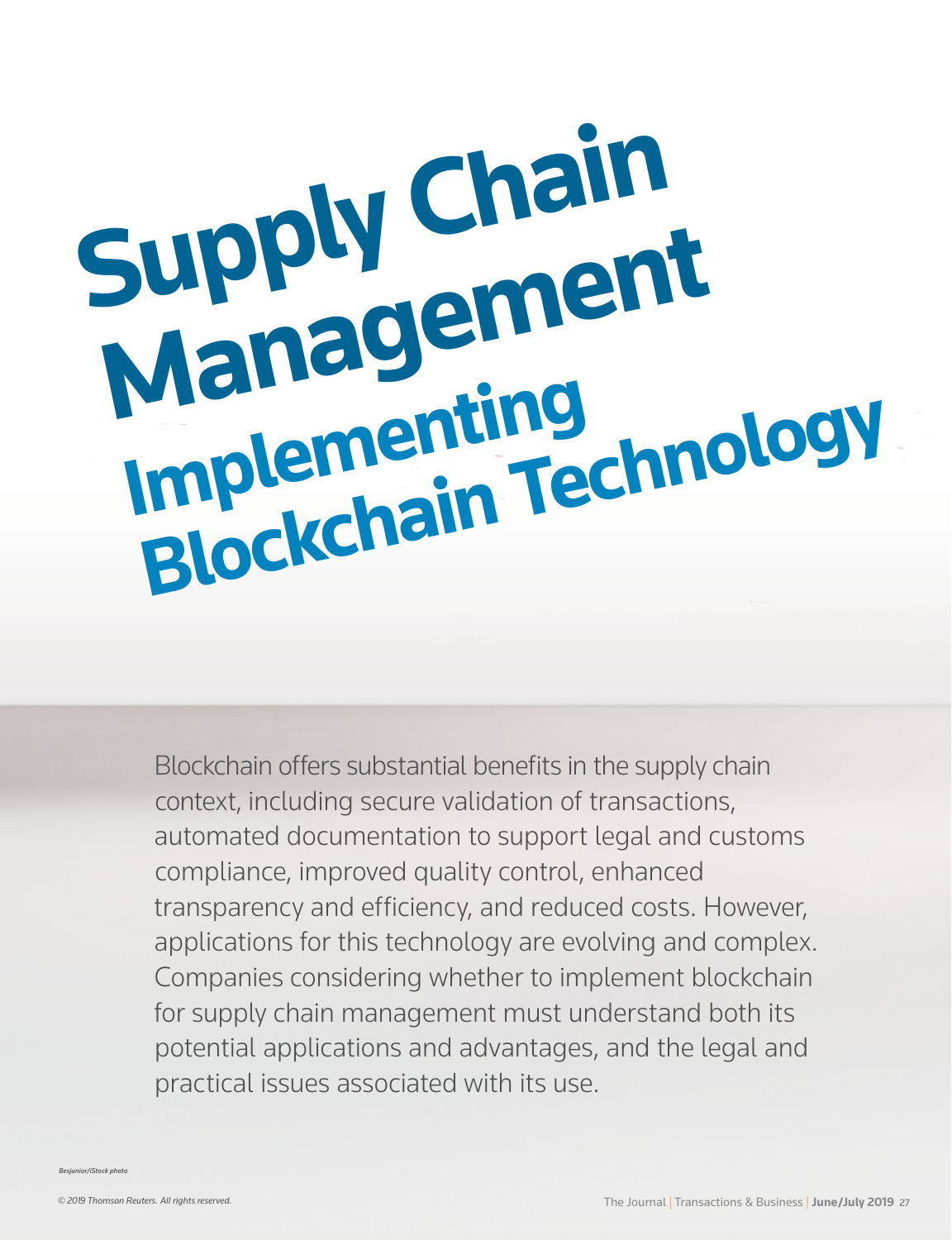The term blockchain refers not to a single entity or network, but rather to a type of technology. There are many existing and potential implementations of blockchain. Some are made available by vendors to be used as a stan network, but rather to a type of technology. There are many existing and potential implementations of blockchain. Some are made available by vendors to objective. Others are custom designed and built specifically for a customer's needs. In many cases, blockchains are not interoperable with other blockchains, requiring parties seeking to transact using a blockchain to coordinate on an appropriate implementation.

Blockchains can be useful in supply chain management, the administration of systems that move goods around the world, including by providing a secure way to verify transactions involving multiple parties that typically do not know or have reason to trust each other. However, given the evolving nature and complexity of blockchain, a company considering whether to implement blockchain for supply chain management must understand:

- The basics of blockchain technology, including the attributes of public and private blockchains, and smart contracts that can be run on blockchain platforms.
- The uses and benefits of blockchain in the supply chain context.
- The legal and practical issues associated with the adoption of blockchain.

#### **BLOCKCHAIN BASICS**

Counsel must understand basic blockchain technology concepts, including:

- Public blockchains.
- Private blockchains.
- Smart contracts.

#### **PUBLIC BLOCKCHAINS**

In a classic implementation of blockchain, copies of a complete ledger (the distributed database), which includes both the current state of a network and its entire history, are distributed among many or all of the computer systems of participants on the network (nodes) and updated simultaneously. Each node that elects to be a "full node" by maintaining a full copy of the blockchain has access to the blockchain's entire database and complete history. No single party controls it. This type of blockchain is commonly called a public, open, or permissionless blockchain.

Participants in a public blockchain are pseudonymous. This means that while unique identifiers are associated with the participants, the actual identities associated with those identifiers are not discernible based on information on the blockchain. Each time a participant submits a transaction (a proposed change to the distributed ledger), the details of that transaction are broadcast to the network and wait in a pool of unconfirmed transactions to be validated by validator nodes on the network (which, for the most well-known implementation of blockchain, the Bitcoin network, are referred to as miners).

Validator nodes must independently check unconfirmed transactions against the blockchain's history to verify legitimacy, using computational methods hard-coded into the network. Once transactions are verified, each validator node groups them into a proposed block. For a block generated by a given validator node to be added to the blockchain (so that all nodes' ledgers are updated to include it), it must be selected by the blockchain network through its consensus mechanism. In the Bitcoin network, this is called proof of work and requires a miner to solve a complex computational challenge before all other miners for its proposed block to be added to the blockchain.

Once a block is selected through the consensus mechanism and verified by the network, it is added to the blockchain, logically and inextricably linked to the chain of all of the verified blocks that preceded it, and then distributed to all of the nodes on the network. The transactions embodied in the new block are etched across the network as the verified "truth," and the network's "chain" is extended. In this way, all of the full nodes have a complete copy of every valid transaction ever conducted through that network.

Once a new block is added to the chain, it cannot be modified without sufficient consensus of the network due to the cryptographic way each block and its contents are linked to all that came before it (for example, with Bitcoin, most of the nodes on the network). This fundamental feature of blockchain is often called immutability. Unlike centralized databases, a blockchain can be updated with a new transaction submitted by any node on the network (assuming it passes verification by the network), with all nodes' copies of that blockchain being identical.

#### **PRIVATE BLOCKCHAINS**

For many reasons, including the ability of each node in a public blockchain to view all data on the blockchain, companies are unlikely to adopt purely public blockchains, although certain elements of public blockchains will likely still be found in their enterprise applications.

Instead, companies have been looking to private, closed, or permissioned blockchains, which, while retaining the concept of an immutable distributed ledger, are characterized by some different features, including that:

- The right to participate in the network is restricted to preselected participants or institutions authorized to transact on the network.
- **Participants are likely identifiable, rather than pseudonymous.**
- Outside of the blockchain itself, participants may be parties to written agreements relating to their use of and interactions using the blockchain. This may include commitments covering:
	- $\bullet$  responsibility for maintaining the blockchain;
	- remedies in case of technology failure or error; and
	- governance matters.

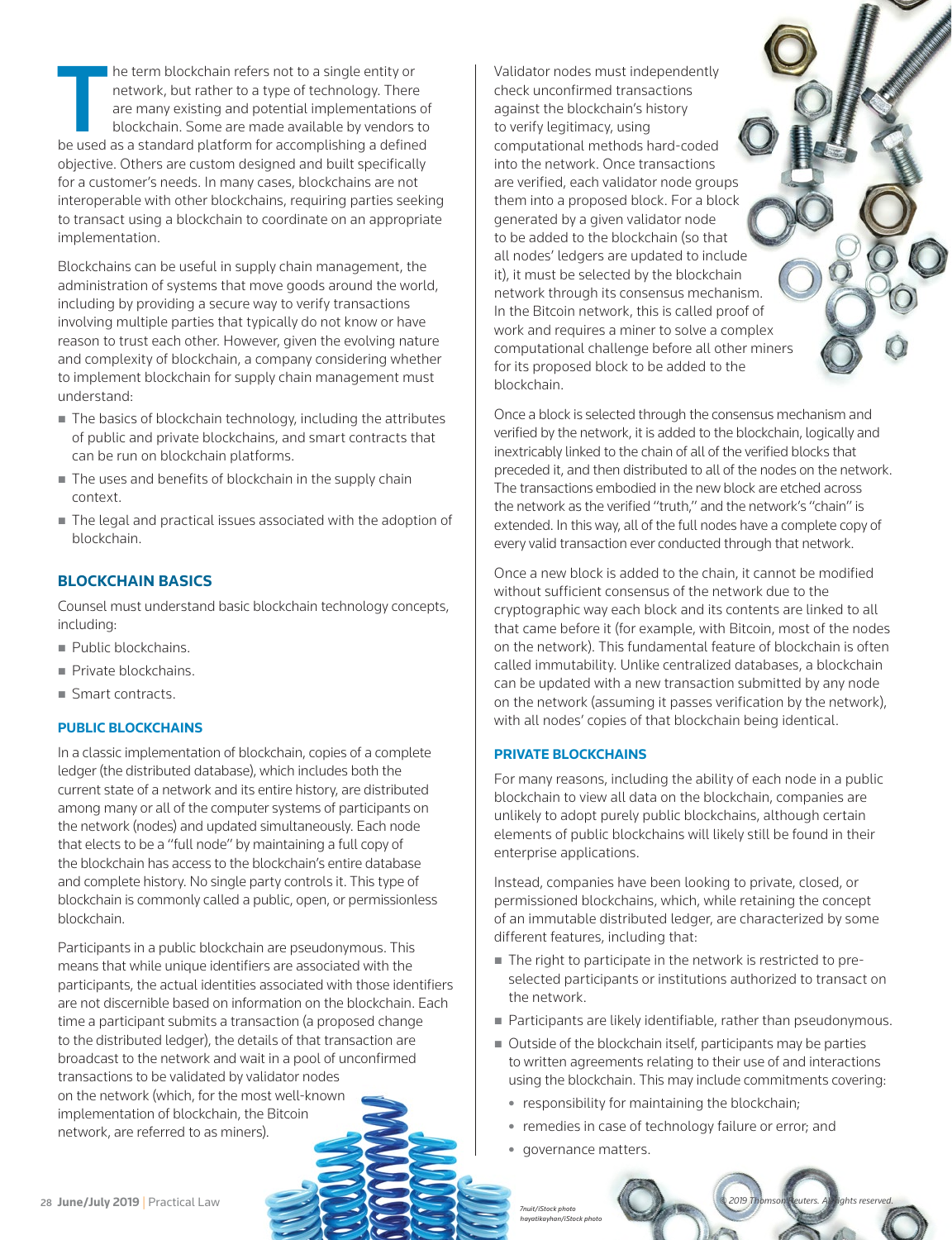- Different nodes may be allocated different permissions and powers, such as the ability to:
	- decrypt and read only certain types or silos of data, rather than all data;
	- modify the blockchain or its governance rules;
	- participate as a transaction validator; and
	- submit transactions to the network (or alternatively be limited to read-only access).
- There may be some degree of centralization, with a primary organization or organizations managing, operating, or maintaining the blockchain in some respects.

Public and private blockchains are not mutually exclusive. Hybrid blockchains combining attributes of both can be established.

#### **SMART CONTRACTS**

One key feature of blockchains is the smart contract. A smart contract is a software application designed to execute the arrangement agreed on by parties to a transaction on the occurrence of a pre-programmed triggering event. Smart contracts can be run on blockchain platforms that are programmed to support them, and they automatically execute, verify, and enforce the performance of the agreed-on transaction. Through smart contracts, blockchains can help the automatic execution and settlement of business rules without human intervention and with limited counterparty risk.

In the supply chain context, a smart contract can be used, for example, for paperless and secure transactions with unknown parties across borders, and the fully automated and self-enforcing nature of smart contracts make them ideal for escrow and conditional payment arrangements. Using smart contracts can involve the use of oracles (web services or other external sources of information, such as GPS trackers and other Internet of Things (IoT) devices) to trigger contract execution (for example, transferring money, submitting customs filings, or releasing funds on the receipt of goods), which makes them useful in many contexts. Depending on the type of transaction, parties may decide to execute a traditional written agreement, with smart contracts used as an agreed-on mechanism to quickly execute payment and other obligations in the manner dictated by the agreement.

Search [The Internet of Things: Key Legal Issues](http://us.practicallaw.tr.com/w-002-6962) for more on the IoT. 

#### **BLOCKCHAIN AND THE SUPPLY CHAIN**

There can be many participants in a single supply chain, including:

- Raw material providers, manufacturers, and suppliers.
- Resellers, distributors, wholesalers, and retailers.
- Franchisers.
- Sales representatives, agents, and brokers.
- Shippers, carriers, freight forwarders, warehouses, and other logistics providers.
- **Insurers, banks, and trade financers.**
- **Customs officials and regulators.**
- Consignees.
- **End users.**

Search [Supply Chain Overview](http://us.practicallaw.tr.com/0-523-6390) for more on supply chains and their participants.

Even though all participants are involved in furthering the same goal, getting the product from the original source to the end user, there is often no:

- Visibility from one part of the supply chain into another.
- Coordination of the databases used by each of the supply chain participants.
- Agreements or understandings that connect all of the supply chain participants.
- Communication among the supply chain participants.

Depending on the goods involved, a supply chain can span numerous stages and ports, and require multiple forms and documents. A missing form or a logistical failure can delay delivery and financial settlements for suppliers and can cause smaller entities to endure administrative burdens and difficulties in obtaining trade financing. It can also be difficult and time-consuming to trace the origin and journey of a specific good in a traditional supply chain framework.

Traditional supply chains can therefore be inefficient, complex, data intensive, and costly, and can lead to:

- Burdensome paperwork.
- **Imprecise communications.**
- Conflicting records.
- **Errors, redundancies, delays, fraud,** and resulting excessive costs.

Blockchain can offer supply chain participants:

- Access to real-time, immutable, validated information about the status of any specific product in the supply chain flow.
- **Transparency into the participants** respective actions.
- The ability to leverage automation, digital records, and internetconnected devices to conduct business more efficiently.

Blockchain solutions in the supply chain context are chiefly aimed at reducing existing "pain points," including by:

- Allowing parties to track and trace goods from their origin to their final destination, and through all points in between, and obtain a secure, validated record of their provenance.
- **Lowering costs associated with documentation and** bureaucracy.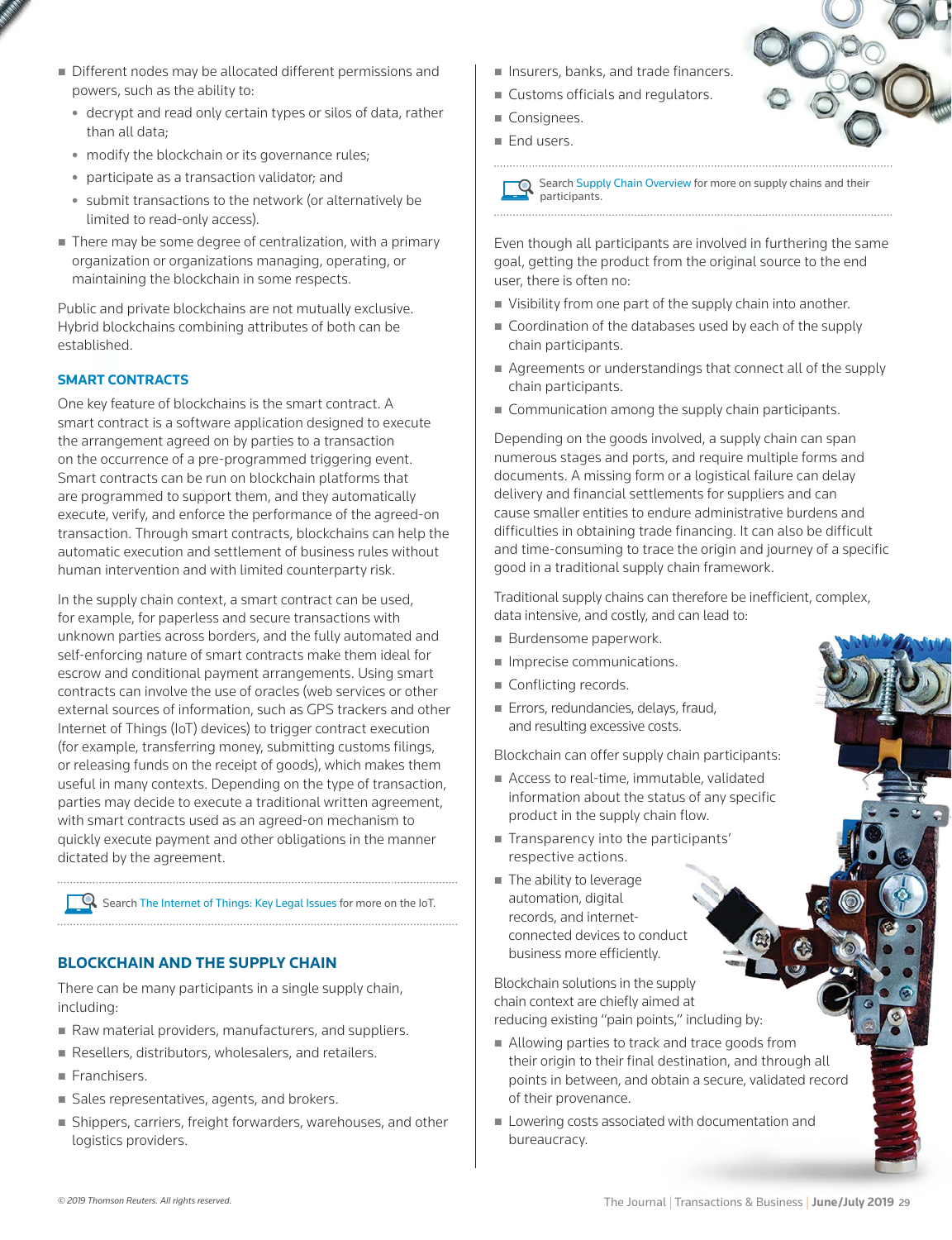- Improving quality control through integrated IoT sensors to maintain the "cold chain" for temperature-regulated goods and deter product tampering.
- Digitizing bills of lading and other documents into a single shared, auditable form that is continuously validated through network consensus.
- Automating trade documentation for legal and customs compliance, including items such as:
	- freight invoices;
	- proofs of delivery;
	- proof of insurance;
	- manifests;
	- letters of credit;
	- receipts: and
	- tax documents.
- Reducing overcharges that result from error and waste in processing transactions and mistakes in freight invoices.
- Using smart contracts and digital tokens (a digital representation of value issued by a virtual organization that can be digitally traded) to facilitate transaction payments and increase liquidity in trade finance (especially for small and medium-sized companies).

#### **LEGAL AND PRACTICAL ISSUES**

Though adoption of blockchain by participants in supply chains has many advantages, there are legal and practical concerns, including:

- $\blacksquare$  Issues related to implementing and administering a private blockchain.
- The need for anti-fraud safeguards to verify aspects of transactions that the blockchain cannot.
- Risk allocation through force majeure provisions.
- Compliance and enforcement issues.
- Considerations related to collaborating with blockchain-based supply chain consortia.

#### **IMPLEMENTATION AND ADMINISTRATION**

Participants in a private blockchain in a supply chain must understand and be satisfied with how the blockchain will be implemented and administered. In many situations, an overarching traditional legal agreement among the various participants will be necessary, covering points such as:

- The rights and obligations of each participant.
- How decisions on implementation are to be made and how much centralized control to maintain.
- Who is responsible for maintaining the blockchain, what types of service level commitments apply to the platform's operation, and what remedies, if any, are available for network downtime.
- $\blacksquare$  How permission to access the blockchain will be determined, who will have the ability to participate in the validation of transactions, and what consensus mechanism will be used to verify transactions.
- What safeguards there will be to prevent a given participant, a group of participants, or malicious third parties from taking unauthorized control of the network (see below *Cybersecurity*).
- How data confidentiality will be handled on the platform among the participants and how each participant's read access will be limited to the appropriate subsets of data (see below *Confidentiality and Data Privacy*).
- What data security requirements will be implemented regarding:
	- private keys (a means through which a participant can encrypt and decrypt data);
	- digital wallets (a means of storing blockchain-based digital assets and effectuating transactions); and
	- smart contracts.
- What antitrust issues are associated with forming a closed and permissioned blockchain implementation (which may involve competitors in the same industry) and how they can be overcome. Exploitation of blockchain across an industry may require collaboration among competitors, and participants must avoid violating antitrust laws as they collaborate, including in the creation of closed systems, information

*Exploitation of blockchain across an industry may require collaboration among competitors, and participants must avoid violating antitrust laws as they collaborate, including in the creation of closed systems, information sharing, and standardization efforts.*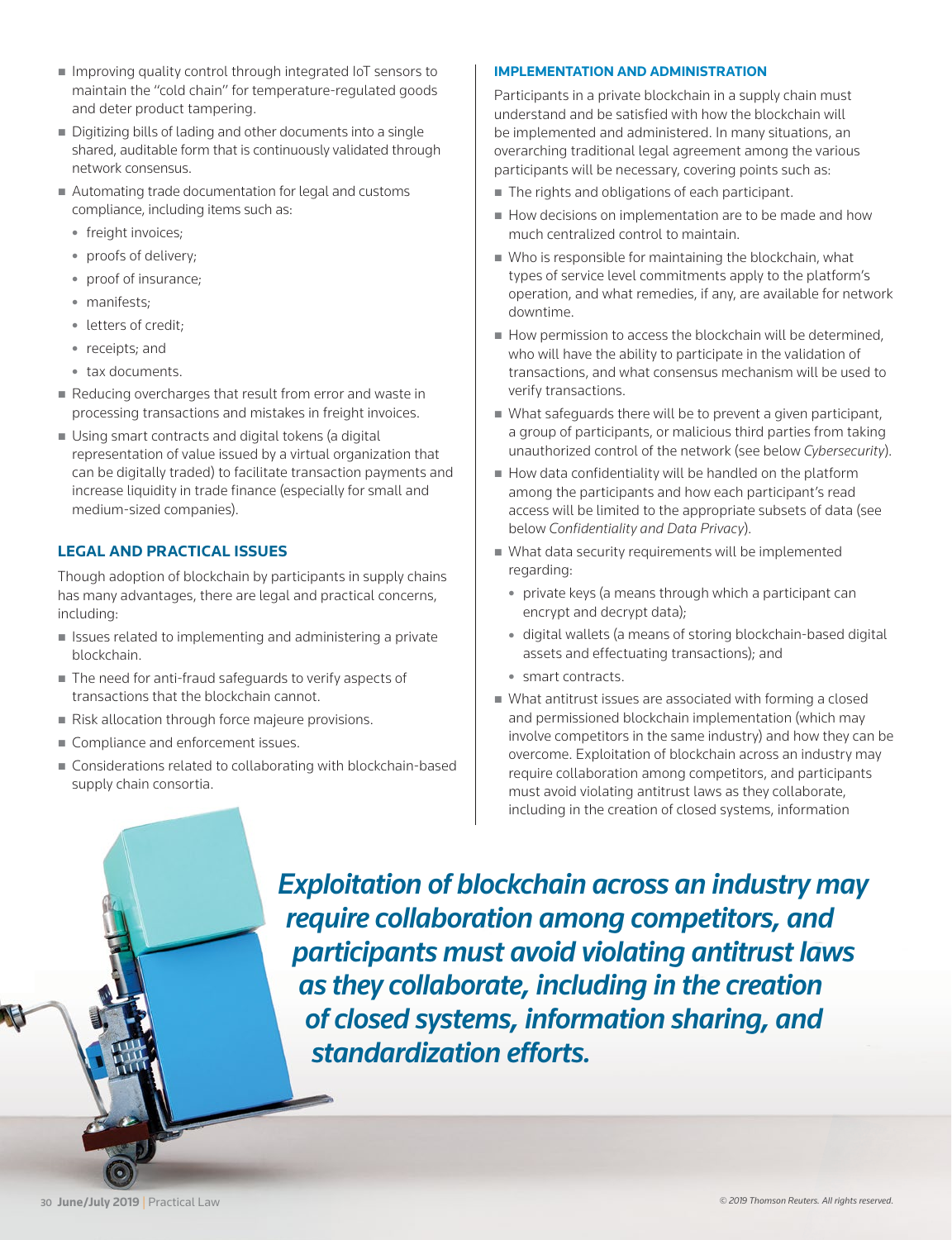

### **BLOCKCHAIN TOOLKIT**

The Blockchain Toolkit available on Practical Law offers a collection of resources on blockchain and blockchain-related topics, including distributed ledger technology, smart contracts, digital assets, cryptocurrency and virtual currency, initial coin offerings, and security token offerings. It features a range of continuously maintained resources, including:

- **Application of Distributed Ledger** [Technology to Financial Services](http://us.practicallaw.tr.com/w-012-5296)  [Regulation and Compliance](http://us.practicallaw.tr.com/w-012-5296)
- **Blockchain and Distributed Ledger Laws:** [State-by-State Adoption](http://us.practicallaw.tr.com/w-019-0651)
- **Blockchain Antitrust Considerations [Checklist](http://us.practicallaw.tr.com/w-013-4366)**
- **Blockchain Technology and Regulatory** [Investigations](http://us.practicallaw.tr.com/w-012-0333)
- Cybersecurity Tech Basics: Blockchain [Technology Cyber Risks and Issues:](http://us.practicallaw.tr.com/w-017-1916)  **[Overview](http://us.practicallaw.tr.com/w-017-1916)**
- [Glossary of Blockchain Terms](http://us.practicallaw.tr.com/w-016-9946)
- **[Understanding Smart Contract Mechanics](http://us.practicallaw.tr.com/w-005-3262)**
- **[Virtual Currency Regulation: Overview](http://us.practicallaw.tr.com/2-616-8450)**

sharing, and standardization efforts. (For more information, search [Competitor Collaborations in the US](http://us.practicallaw.tr.com/0-202-2806) on Practical Law.)

- Whether the technology behind the platform is proprietary or open source. If proprietary, who will own the intellectual property and what rights will non-owner participants have regarding it. (See below *Software and Patent Considerations*; for more information, search [Intellectual Property Rights: The Key](http://us.practicallaw.tr.com/2-500-4365)  [Issues](http://us.practicallaw.tr.com/2-500-4365) and [Intellectual Property: Overview](http://us.practicallaw.tr.com/8-383-4565) on Practical Law.)
- Who owns the data and what incentive will there be to share data within the private blockchain.
- Who bears the administrative and technological costs of organizing and managing the platform.
- What exclusivity obligations participants will have to each other (for more information, search [US Antitrust Laws:](http://us.practicallaw.tr.com/9-204-0472)  [Overview](http://us.practicallaw.tr.com/9-204-0472) on Practical Law).
- Under what circumstances a participant will be allowed to exit the blockchain and what would happen to the data associated with that participant.
- When the blockchain will go live and whether a critical mass of participants must be reached to launch.
- In what events would the network be shut down.

These issues are complex and should be addressed early in the process, because agreement often becomes more difficult to achieve as the number of participants increases. Given that supply chain blockchain systems may require the use and acceptance by a critical mass of suppliers, manufacturers, buyers, shippers, freight forwarders, logistics providers, ports, and customs officials, coordination issues can be challenging.

Participants should also address how to handle technological hurdles to blockchain implementation. Blockchain platforms must work with legacy systems or current technologies, such as radio frequency identification tags and electronic data interchange systems. This can present potential middleware and integration hurdles.

#### **Cybersecurity**

The cryptography, encryption, and other aspects of the technological architecture of blockchains foster enhanced cybersecurity. In a properly coded blockchain, unless a back door is built in or a single entity controls the percentage of the nodes, or the specific nodes, necessary to dictate changes to it (called a consensus attack), blockchain transactions are likely to be immutable and the software can likely detect and prevent attempts to wrongfully access or modify network data.

Given that blockchain's peer-to-peer nature does not require a centralized database, and the true copy of the database is continuously replicated and reconciled across all of the nodes, it is less susceptible to hackers. This is because a successful hack of a specific node's copy of the database would soon be invalidated and overwritten by the network's consensus mechanism. However, security vulnerabilities in technology ancillary to blockchain (for example, flaws in digital wallets or smart contracts) still can have unintended consequences on the blockchain.

In addition, current cryptography, encryption, and private and public key systems are premised on the assumption that there are limits to the resources and processing power that can be applied to break these systems. Quantum computers may be powerful enough to break the systems currently in use that protect secure online communications and encrypted data. Ultimately, quantum computers may be able to solve complex computations as much as 100 million times faster than classic computers. If the resources of quantum computers are ever generally available or otherwise subject to misuse, cryptography and encryption as they currently exist could be in jeopardy. The National Institute of Standards and Technology has therefore begun the process to standardize so-called post-quantum cryptography, and developers are working on quantum-resistant blockchains.

#### **Confidentiality and Data Privacy**

Supply chain participants may be concerned that blockchain provides other blockchain participants with too much visibility into their data, for example, that a competitor participating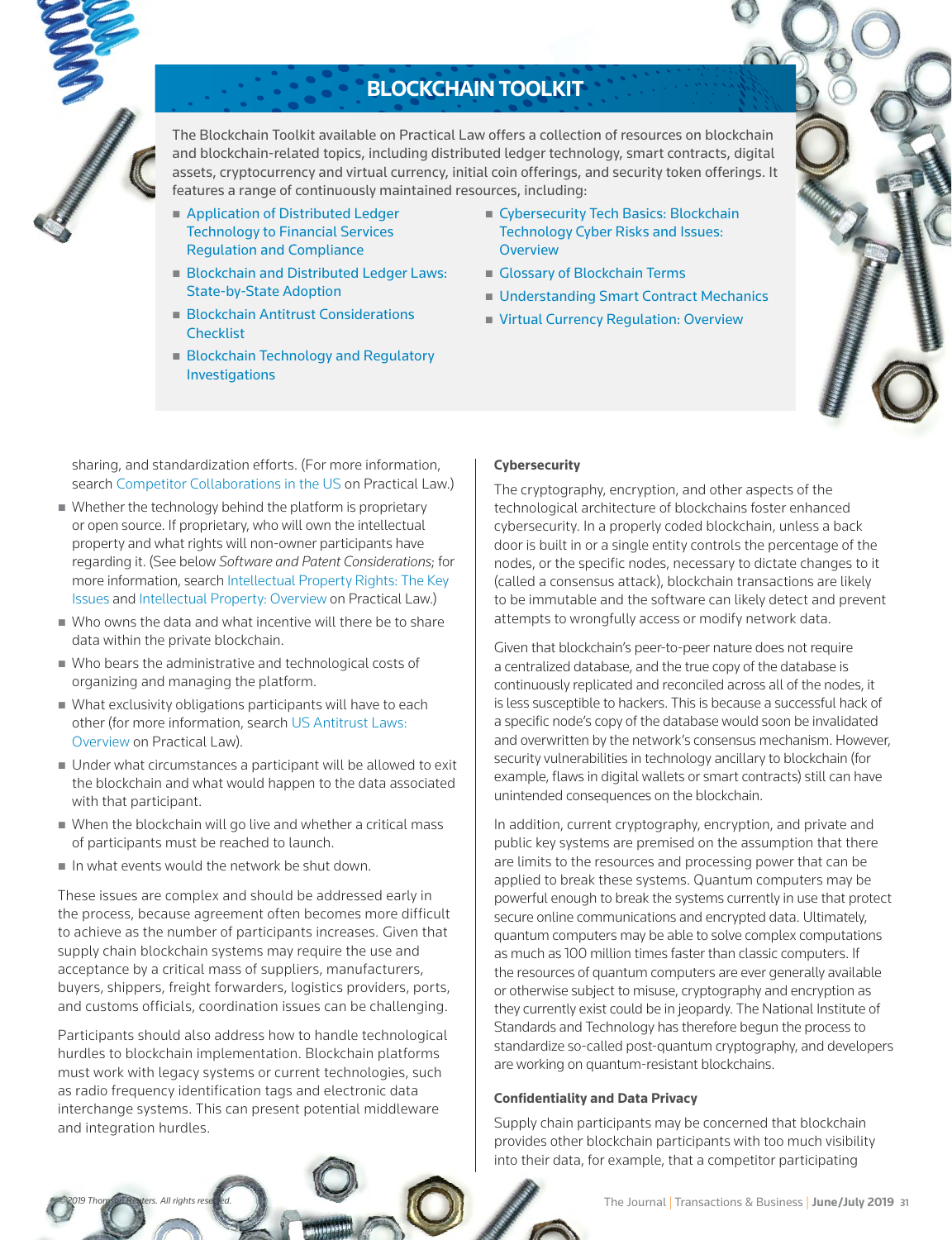in the blockchain may be able to access pricing or other data that provides it with a competitive advantage. The blockchain's permissions architecture should appropriately limit participants' ability to decrypt and read network data.

Blockchain implementations also must take into account the European Union's General Data Protection Regulation (GDPR), particularly given the inherent conflict between the immutability of data on a blockchain and instances in which the GDPR requires that consumer data be erased or removed under the right to erasure (also known as the "right to be forgotten") under Article 17 of the GDPR. If personal data is involved, one potential solution is to store personal data in separate off-chain databases (which are not immutable), with the blockchain merely containing pointers that link users to the off-chain data, though this approach may sacrifice some of the benefits of blockchain. Implementations involving personal data should be carefully constructed to comply with applicable data privacy laws.

Search [Overview of EU General Data Protection Regulation](http://us.practicallaw.tr.com/w-007-9580) and US [Privacy and Data Security Law: Overview](http://us.practicallaw.tr.com/6-501-4555) for more on the GDPR and other data privacy issues.

#### **Software and Patent Considerations**

The Bitcoin protocol was released in 2009 as open source code under the permissive MIT license. The code underlying many blockchain platforms is also available under a variety of open source licenses. Some are more restrictive, with copyleft provisions and limitations on enforcing patents (for example, GPLv2, GPLv3, and Apache 2.0), while others are more permissive (for example, MIT and BSD licenses). Companies working on blockchain projects need to understand the implications of the open source nature of the blockchain code and the relevant underlying licenses to fully understand their rights and obligations regarding the code and derivative works based on the code. (For more information, search [Open Source](http://us.practicallaw.tr.com/0-500-4366)  [Software](http://us.practicallaw.tr.com/0-500-4366) on Practical Law.)

Furthermore, numerous individuals and entities have sought and are seeking to patent blockchain developments. With many industries looking toward collaborative blockchain uses, patent filings can help maintain control until the technology matures or translate into having an interest in a future initiative. Efforts to own blockchain should focus on:

- $\blacksquare$  Improvements to the technology, because the software of the Bitcoin blockchain, which was released under the MIT open source license, is itself unpatentable.
- **Improvements to generally applicable underlying** technologies, such as better encryption that can be used as part of a blockchain.
- Application of the technology in innovative ways for specific purposes or fields, such as blockchain optimized to support transactions of a specific type.

The extent to which distributed ledger software is, in fact, an unpatentable abstract concept is not entirely clear. In *Alice Corp. Pty. Ltd. v. CLS Bank International*, the US Supreme Court invalidated multiple patents covering a computer software-implemented electronic escrow service for enabling financial transactions because they covered abstract ideas implemented via a computer and did not have sufficient additional features capable of rendering them significantly more than abstract ideas (134 S. Ct. 2347 (2014)).

Since then, many software patents have been invalidated and software patent applications have been denied, although the analysis is fact-specific. Regardless, litigation is likely to ensue, and companies and startups might see defensive filings or patent pools as a beneficial strategy in this area. It is not clear how a patent pool would best be structured.

#### **ANTI-FRAUD SAFEGUARDS**

Blockchain technology is not necessarily a cure-all for dishonest participation or fraud, particularly regarding the points at which the external world and the blockchain intersect. For example, whether the appropriate documents are paper or digital and whether the validity of transactions is verified on a shared ledger, fraud can still be perpetrated in the physical world (for example, by filling a shipping container with rocks instead of televisions).

In a supply chain system, unless the blockchain implementation incorporates communications with oracles (external electronic data inputs that can validate that the assets in the supply chain are what they claim to be), there is some risk of fraud. Some external off-chain element of trust, such as an individual who can confirm the nature of the assets being supplied, is necessary.

#### **FORCE MAJEURE PROVISIONS**

Force majeure concepts, which are often glossed over in contracts as boilerplate, demand special consideration in the blockchain context. These contractual provisions relieve a party from a contractual duty if a force beyond the party's control prevents performance. For example, under Section 2-615(a) of the Uniform Commercial Code (UCC), which concerns frustration of purpose, "[d]elay in delivery or non-delivery in whole or in part by a seller ... is not a breach of [the seller's] duty under a contract for sale if performance as agreed has been made impracticable by the occurrence of a contingency the non-occurrence of which was a basic assumption on which the contract was made or by compliance in good faith with any applicable foreign or domestic governmental regulation or order whether or not it later proves to be invalid."

In smart contracts, a force majeure provision should be viewed as a key risk allocation mechanism. Parties on a blockchain platform should consider certain issues before negotiating an agreement covering their supply chain interactions on a blockchain, such as:

- How to define an unforeseeable force majeure event in the blockchain and smart contract environment.
- Whether the failure of the technology would be a force majeure event.
- Whether the agreement should contemplate a contingency to revert to a paper-based system if the technology fails.
- Which party should bear responsibility if the technology fails or if a hacker exploits a smart contract vulnerability and makes performance impossible for either party.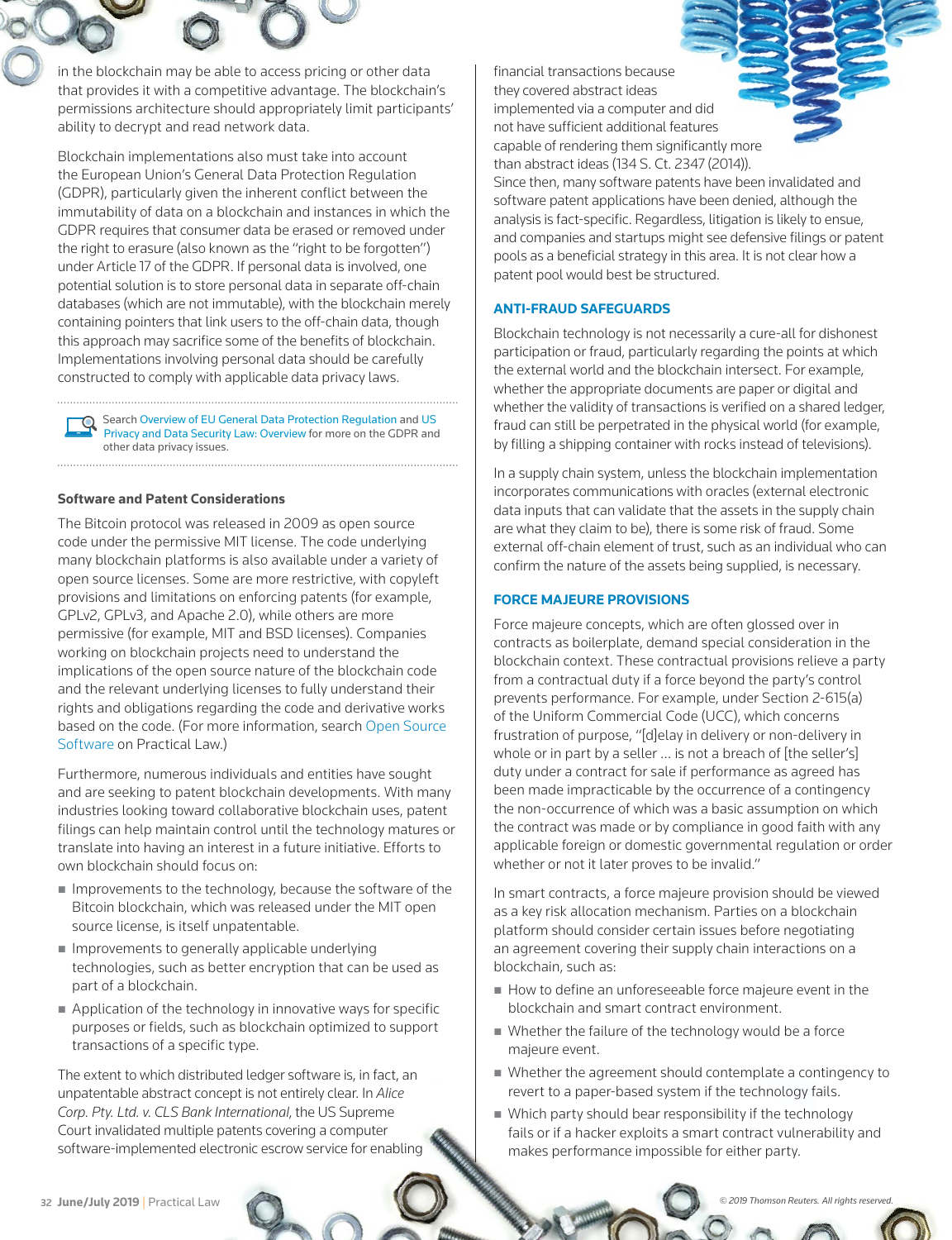- What the procedures are for remedying a hack.
- Whether procedures should be written into the smart contract code to allow, if a force majeure event occurs:
	- the system to suspend performance obligations; or
	- the parties to terminate the transaction. The parties should consider whether this determination requires human intervention and should not be delegated to code.

In smart contract situations, where technology failures may prevent performance by one party or both parties, common law force majeure or impossibility of performance doctrines may apply (see, for example, *Kel Kim Corp. v. Cent. Mkts., Inc.*, 70 N.Y.2d 900, 902 (N.Y. 1987) ("Impossibility excuses a party's performance only when the destruction of the subject matter of the contract or the means of performance makes performance objectively impossible. Moreover, the impossibility must be produced by an unanticipated event that could not have been foreseen or guarded against in the contract.") (citations omitted)).

#### **COMPLIANCE AND ENFORCEMENT ISSUES**

Parties contemplating the use of blockchain for supply chain management should consider:

- The enforceability of blockchain-based smart contracts and transactions under state laws on electronic contracting.
- The applicability of the UCC.
- Regulatory compliance issues.
- Challenges in selecting the applicable law and forum for resolving disputes that involve decentralized technology.
- The uncertain impact of blockchain on the litigation process.

#### **State Laws on Electronic Contracting**

Questions remain about the enforceability of blockchain-based transactions and related, self-executing smart contracts, including whether existing state contract and business laws would cover these transactions (or whether these laws must be amended to recognize blockchain records). The Uniform Electronic Transactions Act (UETA), which has been enacted

by most states, and the federal Electronic Signatures in Global and National Commerce Act (E-Sign Act) (15 U.S.C. §§ 7001 to 7006) generally provide that records or signatures in electronic form cannot be denied legal effect and enforceability based on the fact they are in electronic form. (For more information, search [Signature Requirements for an Enforceable Contract](http://us.practicallaw.tr.com/6-518-3096) on Practical Law.)

Seeking legal clarity regarding blockchain, some states have begun to enact legislation to address the enforceability issue. For example, in 2017, Arizona passed legislation (A.R.S. § 44-7061) that clarified some of the enforceability issues associated with the use of blockchain and smart contracts under Arizona law, specifically for transactions relating to the sale of goods, leases, and documents of title governed respectively under UCC Articles 2, 2A, and 7.

Subsequently, many other states, including Nevada, Ohio, and Tennessee, also passed blockchain legislation that generally gives legal recognition to blockchain transactions by including blockchain within the definition of electronic records. The need for these state statutes is questionable, because the framework for enforceability likely is already in place under the E-Sign Act and state adoption of the UETA.

#### **The UCC**

An unsettled question is which portions of the UCC will apply in a blockchain world and which ones must be revised to reflect this new digital paradigm. For example, blockchain assets could potentially be treated as general intangibles or investment property under Article 9 of the UCC, but they could potentially also be considered financial assets under Article 8 of the UCC. The answer to the question of which of these Articles will ultimately apply will help determine how parties to a financial transaction could perfect a security interest in virtual currencies or other blockchain assets (a transaction that might include the use of smart contracts).

*Questions remain about the enforceability of blockchain-based transactions and related, self-executing smart contracts, including whether existing state contract and business laws would cover these transactions (or whether these laws must be amended to recognize blockchain records).*